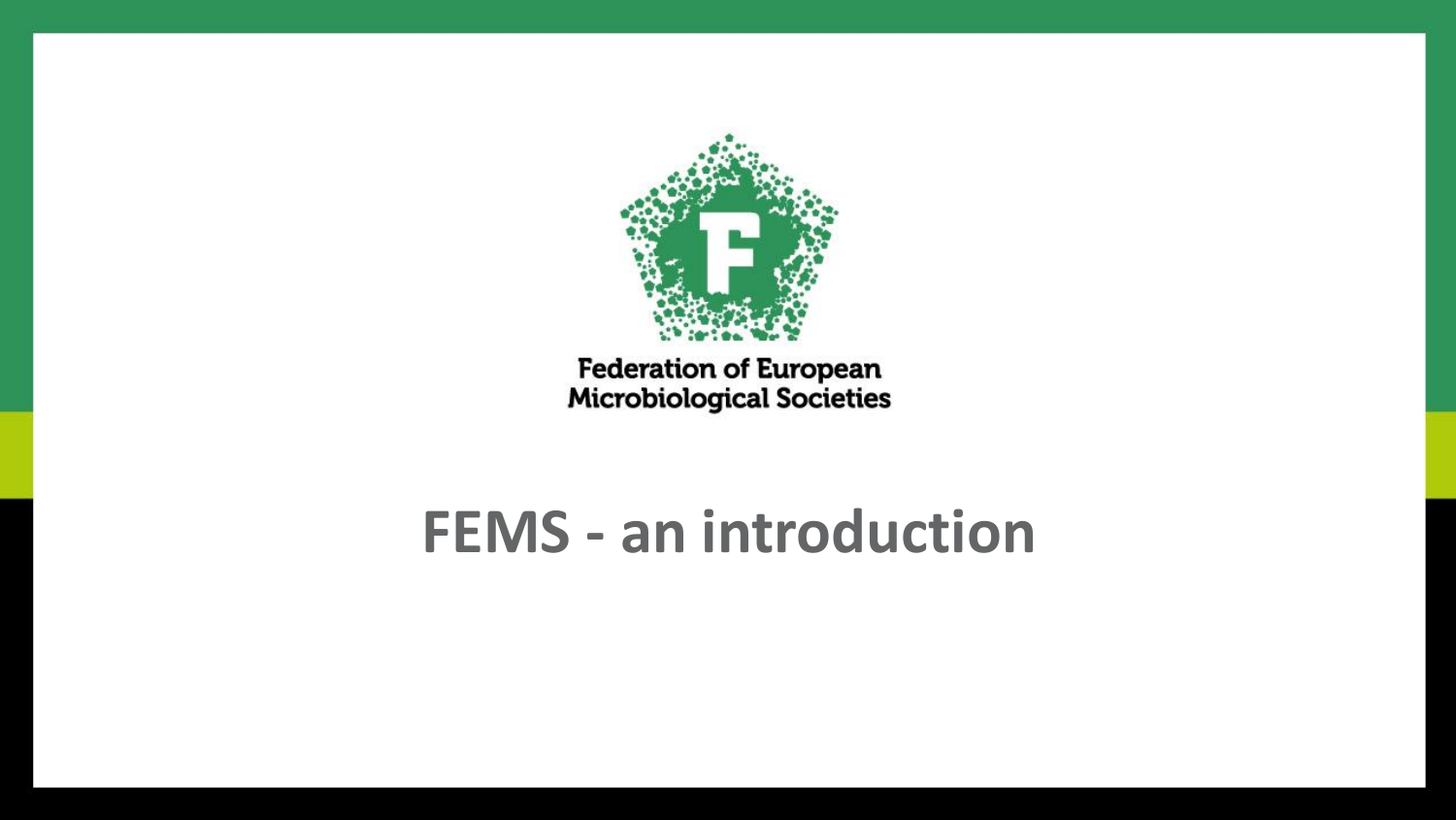

# **What are the aims of FEMS?**

#### **Investing in Science**

A community of Editors and reviewers from across the globe support all of our publications. Their efforts underpin our ability to deliver our other charitable activities: every year we award hundreds of thousands of euros to help meetings organizers and early career researchers bring experts and earlier career scientists together.

#### **Building Communities**

To create a positive impact, science, industry and society need to work together. From specialist groups in emerging topics to advocacy groups promoting public policy, communities are at the basis of developments in microbiology. We are dedicated to help develop communities and to tear down whatever boundaries limit them.

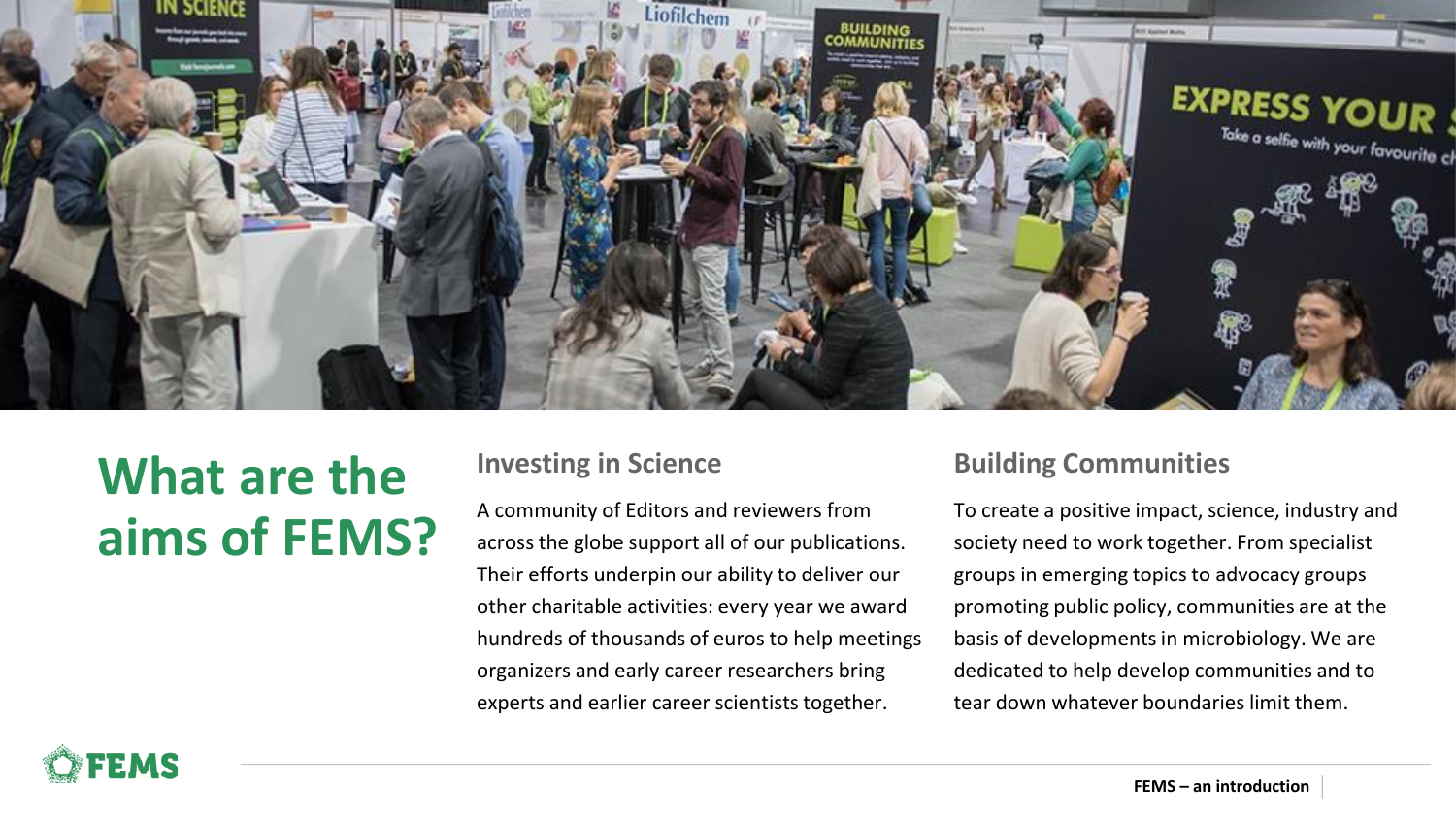**Editors, reviewers, ambassadors and volunteers from around the world, a Board of Directors and a small team in Delft.**

**Over 30,000 microbiologists – researchers, educators, and practitioners in general and applied microbiology.**





**More than 50 member societies [across all aspects of](https://fems-microbiology.org/member-societies/)  microbiology.**





## **Who are we?**

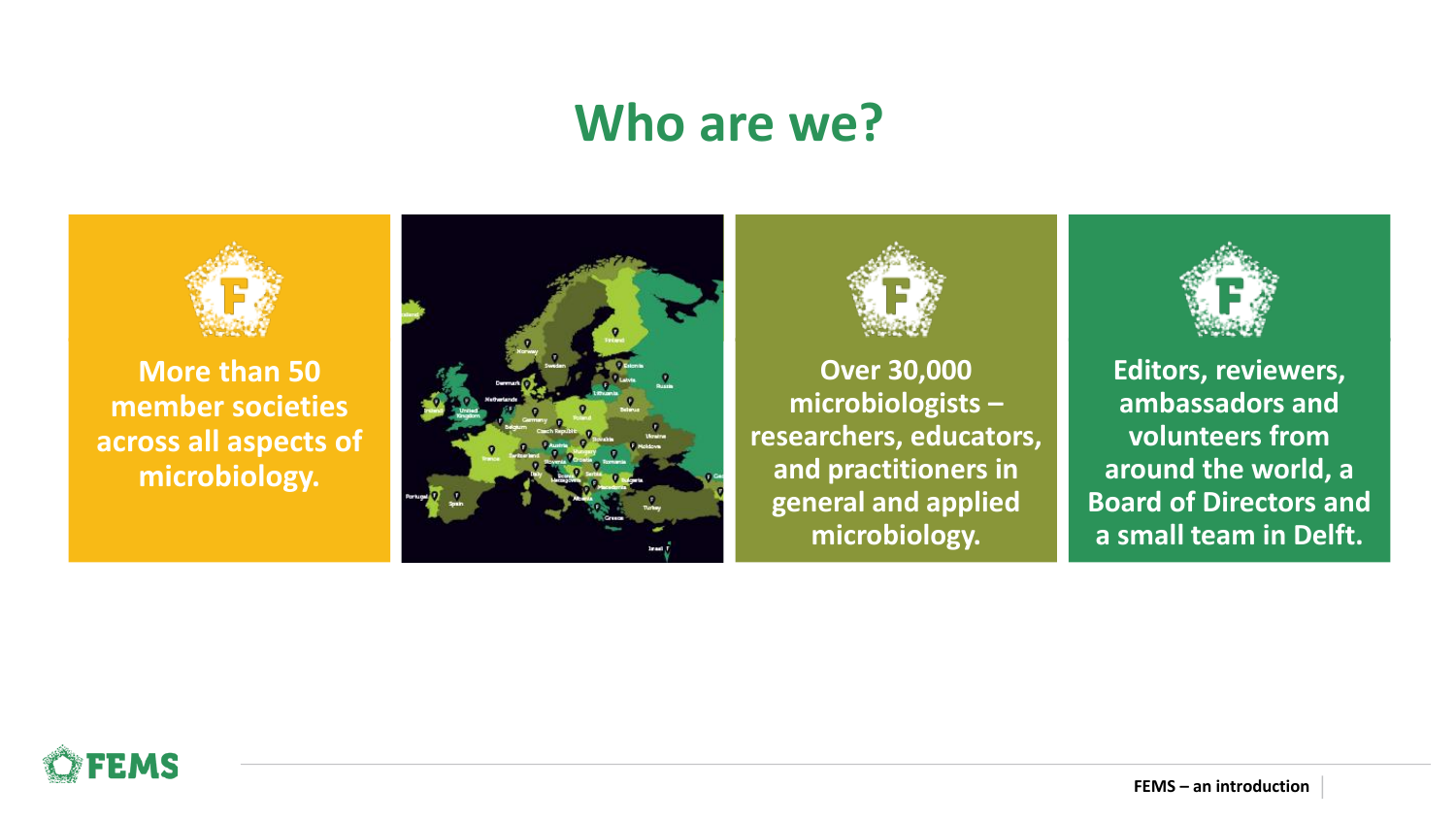### **"Connecting European microbiologists, appreciating their diversity, and encouraging that diversity is really what FEMS is good at and what we will keep**





**on doing."**

**Matthew Harvey, Managing Director**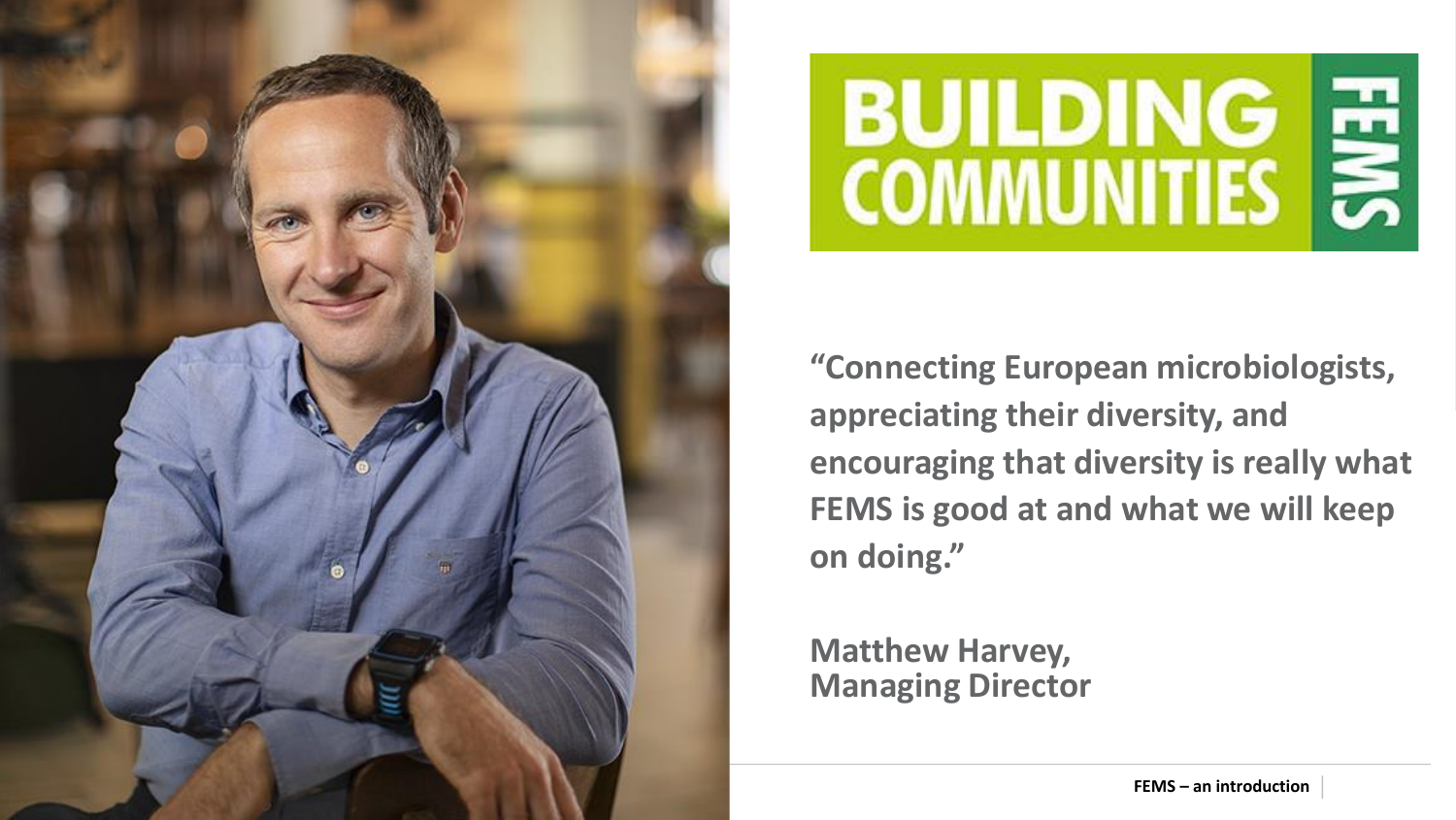

# Connecting People. Sharing Knowledge.



**Meet our Journals FEMS publishes 7 scientific journals, covering the full spectrum of microbiology. The journals focus on fair and thorough peer review by experts in the field, and rapid publication of research articles.** 

FEMS is committed to publishing high-quality scientific research that is accessible and more easily shared across borders. As a notfor-profit organization, FEMS reinvests its journal revenues into science, by supporting microbiologists - in particular Early Career Scientists, by recognizing and awarding excellent individuals and initiatives, and by organizing events to bring scientists together.



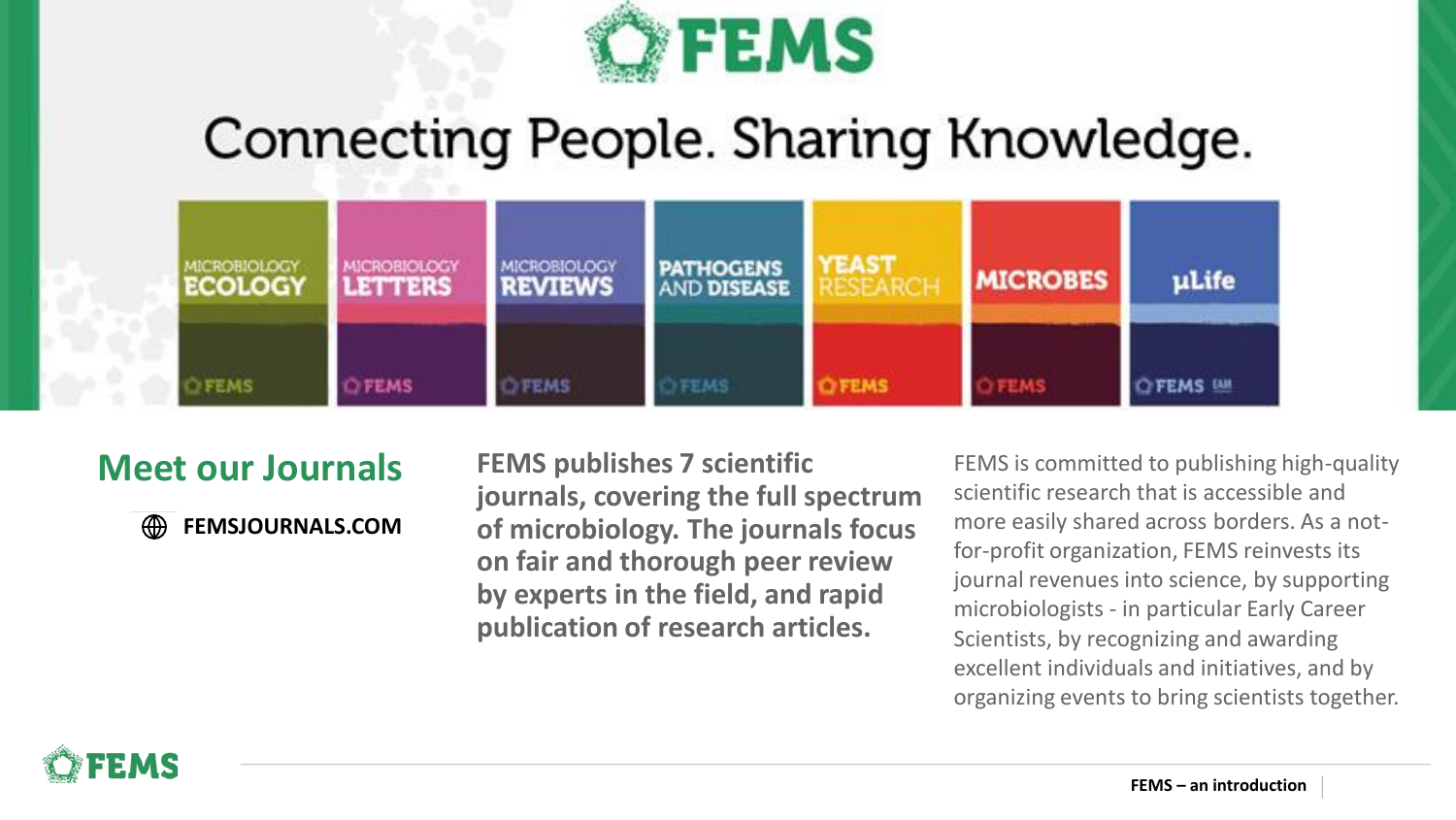# FEMS Events MEET PEERS AND BROADEN HORIZONS



### FEMS CONGRESS ON MICROBIOLOGY

FEMS&







### FEMS CONFERENCE ON MICROBIOLOGY

# **Belgrade**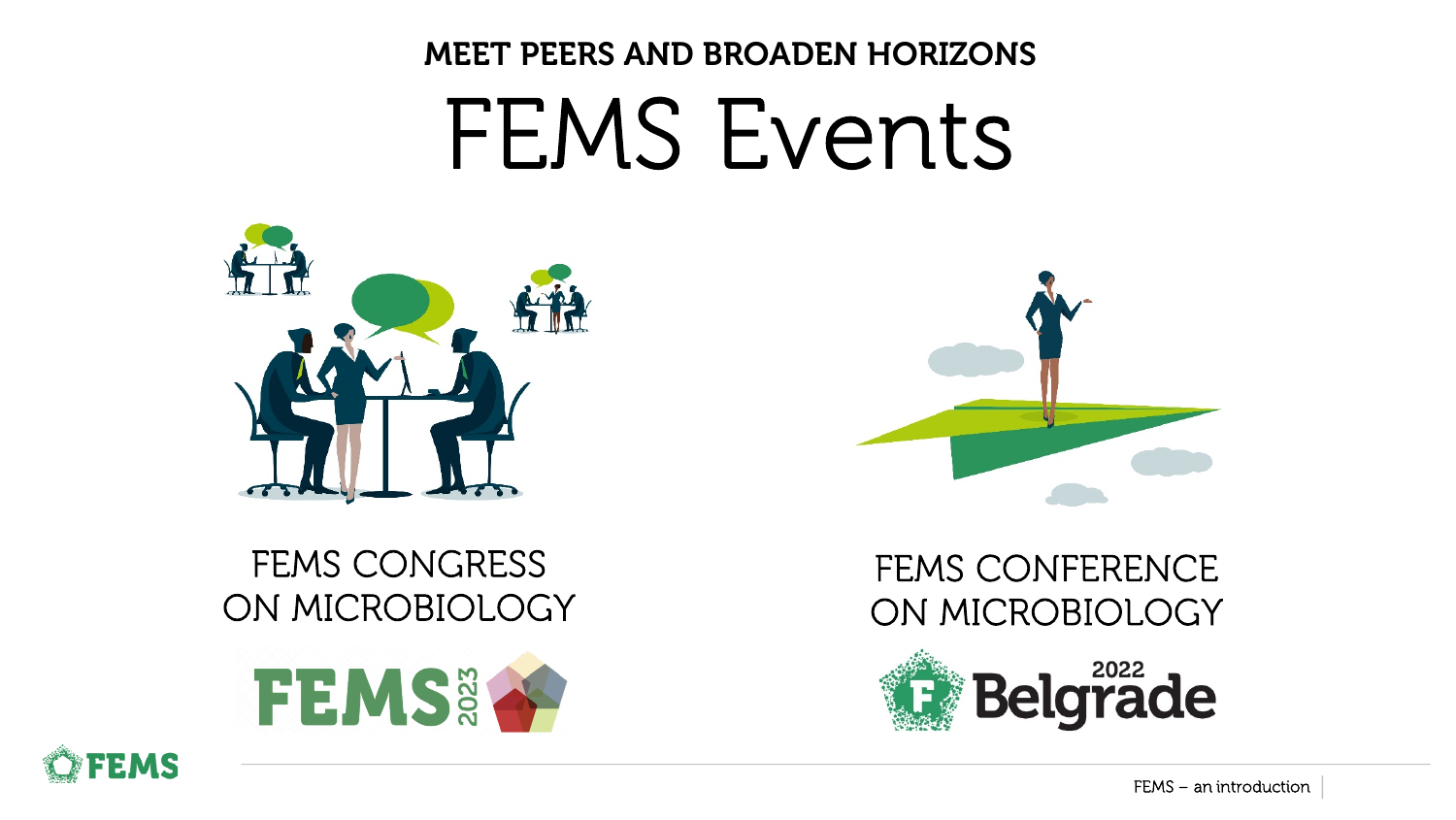# FEMS Events MEET PEERS AND BROADEN HORIZONS





### SUMMER SCHOOL FOR POSTDOCS

### SUMMER SCHOOL FOR MICROBIOLOGY EDUCATION







#### MICROBIOLOGY WEBINAR SERIES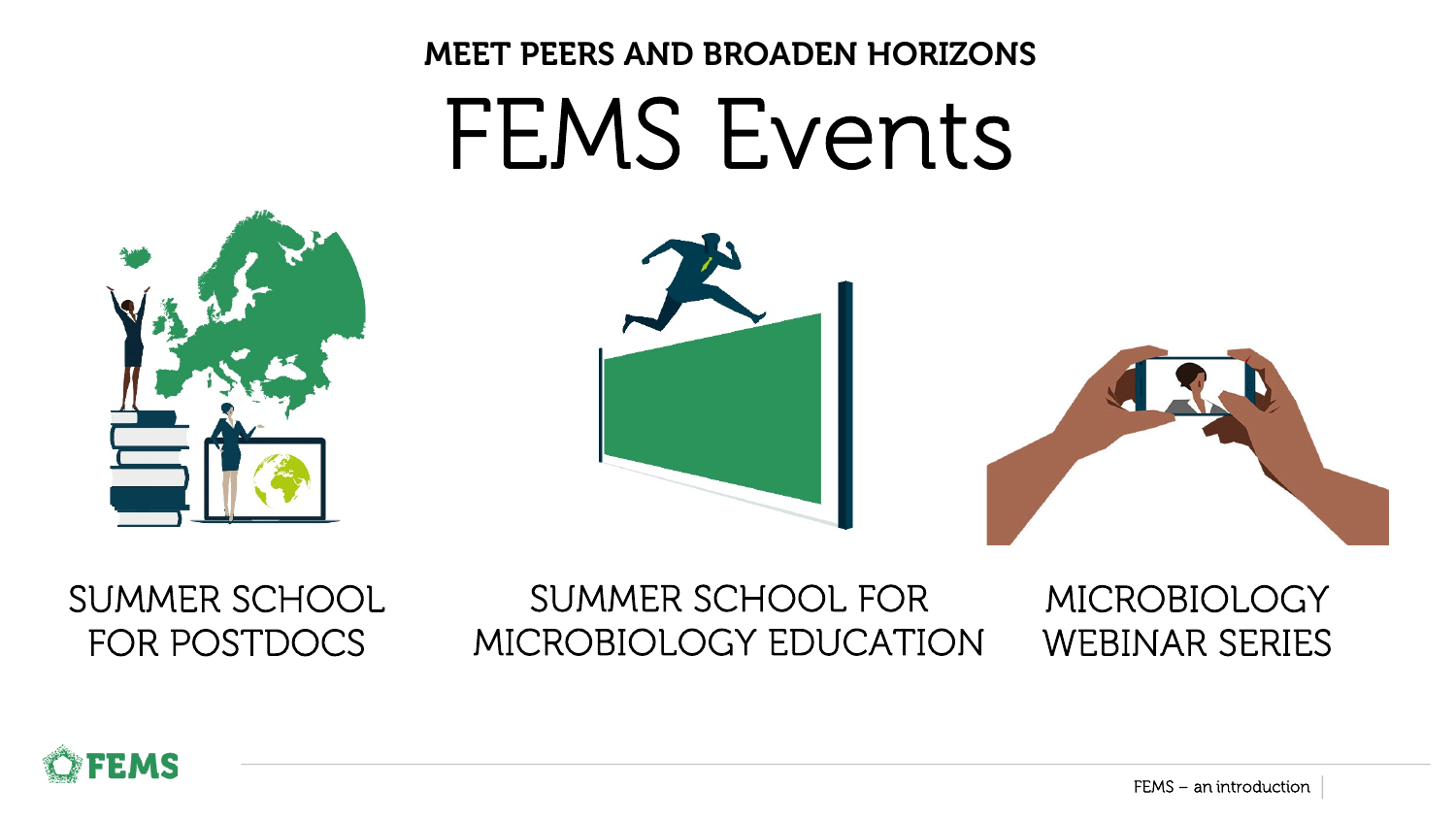

Every year we support meeting organizers and early career researchers and enable experts to share ideas and promote excellence in science. Members of [FEMS Member Societies](https://fems-microbiology.org/member-societies/) can apply for research and training grants and grants for assistance when organizing or attending a meeting. Some of these societies have international membership and we also have a (Congress Attendance) Grant for which you do not need to be a member.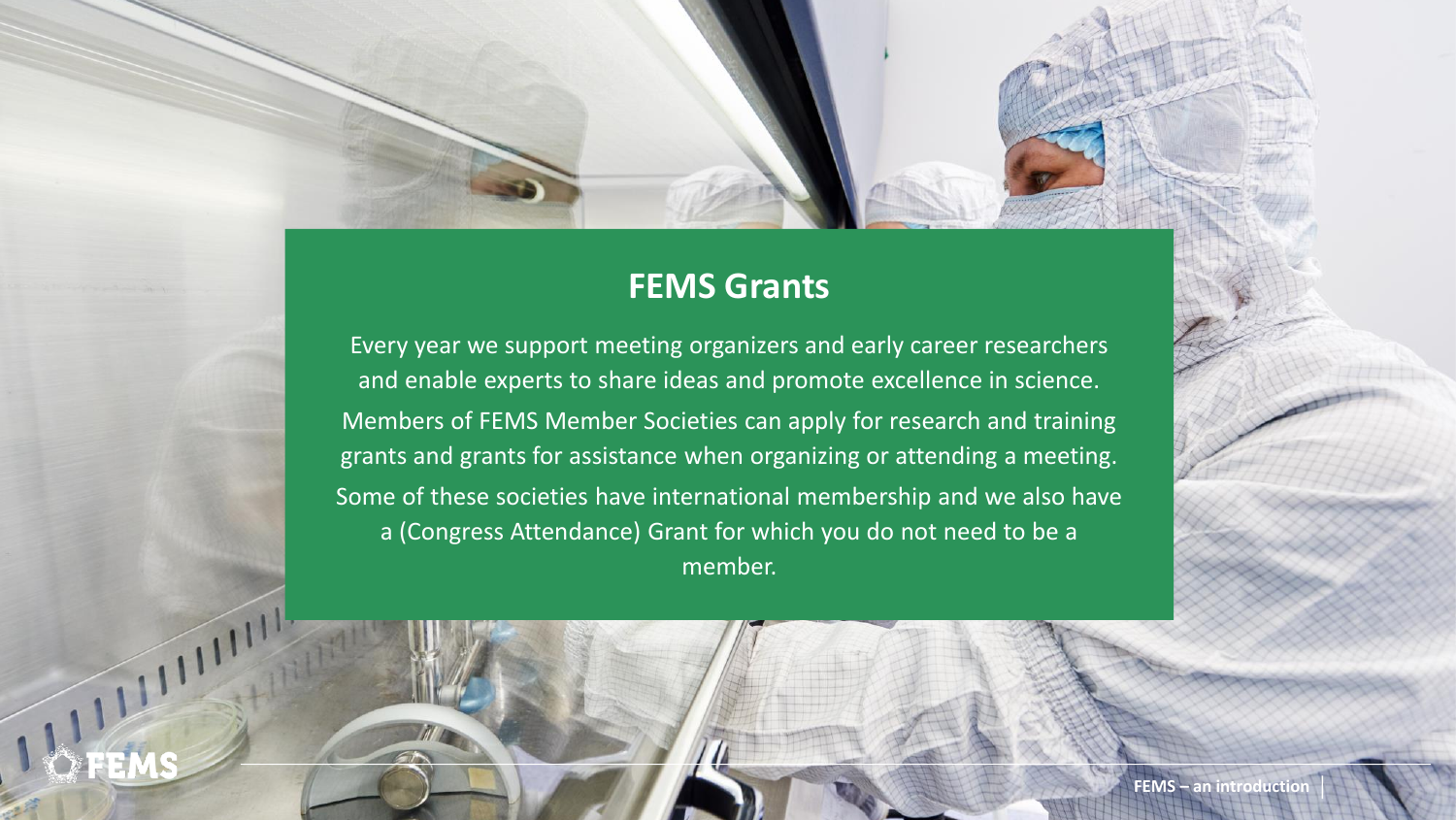Assist early career scientists to pursue research and training at a European host institution in a country other than their own. Support is offered up to a maximum of  $\epsilon$  4,000.

Enable early career scientists to attend meetings worldwide to network, collaborate and keep abreast of new developments in their field. Support is available up to a maximum of  $\epsilon$  600.

### **FEMS Grants**

#### **Research and Training Grants**

Support conferences, laboratory workshops and training courses within Europe. The maximum amount provided is  $\epsilon$  15,000. A minimum of 60% of the award must be used to support the attendance of early career scientists.

#### **Meeting Attendance Grants**

#### **Meeting Organizer Grants**

#### **Congress Attendance Grants**

FEMS provides grants for Early Career Scientists to support their attendance at a FEMS Congress. Each grant provides a waiver of the registration fee. These grants are also open for scientists that are not a member of a FEMS Member Society.

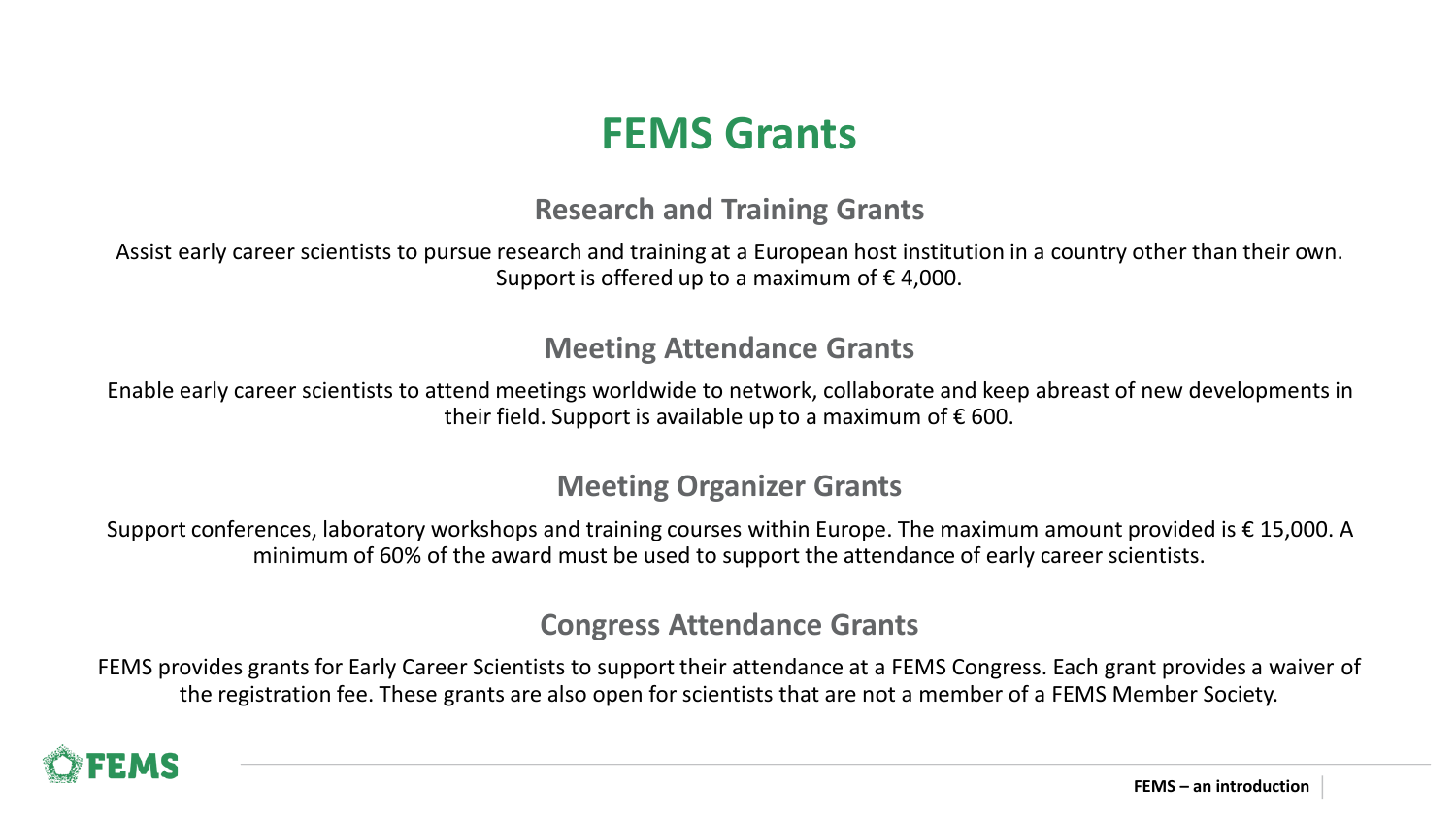

**Irene Pèrez, University of Zaragoza, Spain received a Research and Training Grant to work at the Integrated Mycobacterial Pathogenomics Unit, Institut Pasteur, Paris, France.**

"Thanks to the Research and Training Grant, I did a 3-month internship at the Institute Pasteur, Paris. The grant allowed me to expand my knowledge in tuberculosis research and learn new techniques that will complement my professional training. It gave me the opportunity to collaborate with one of the leading groups in tuberculosis research that has a deep experience in genetics and evolution of Mycobacterium tuberculosis complex.

I highly encourage young researchers to apply for this grant and benefit from the exchange with other international groups that will enrich their personal and professional career."

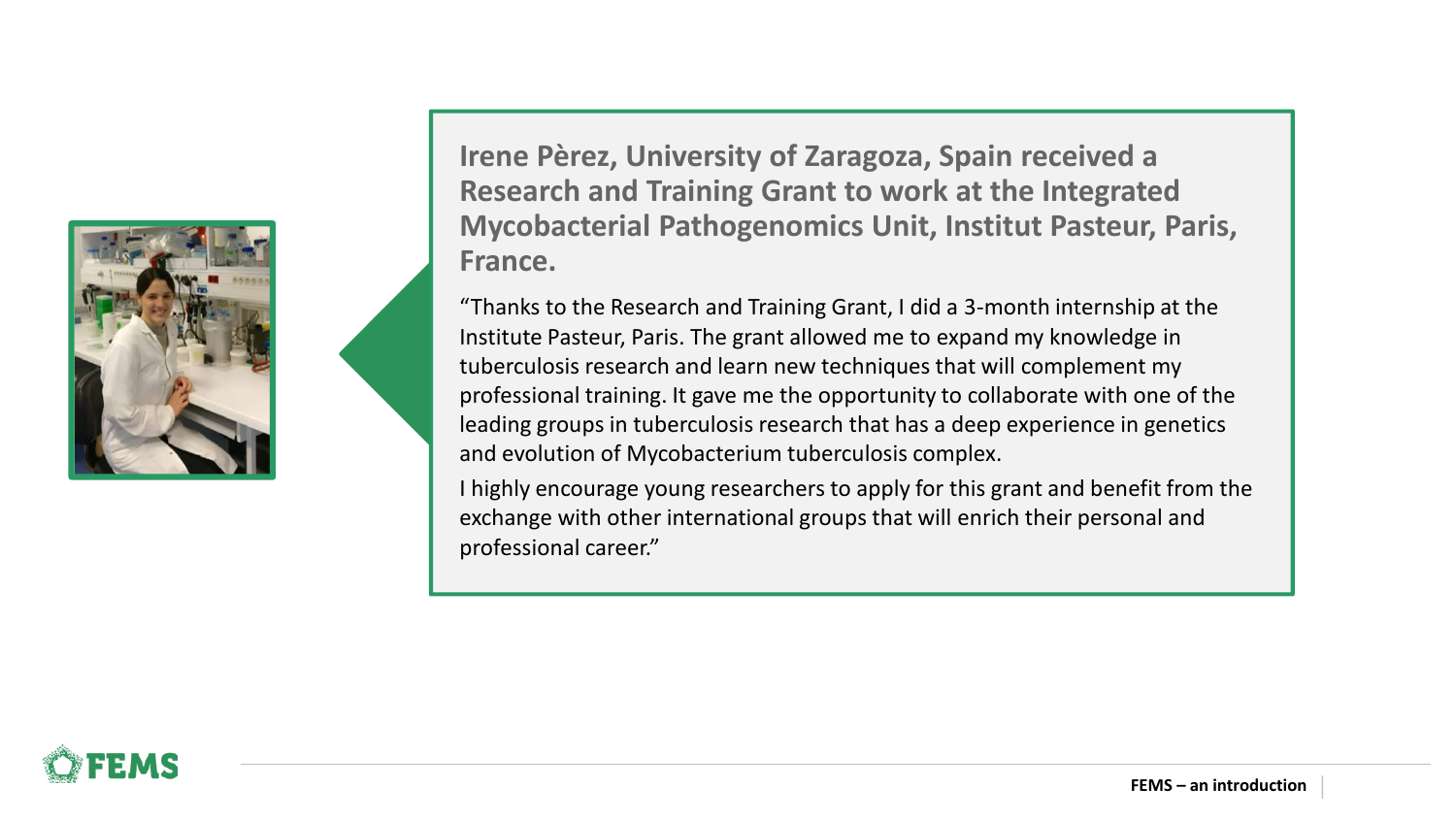

**Initiated to amplify the voice of microbiology**



**Over 130 renown European microbiologists**

## **FEMS initiative: the European Academy of Microbiology**

**Organizing a symposium at each FEMS Congress**